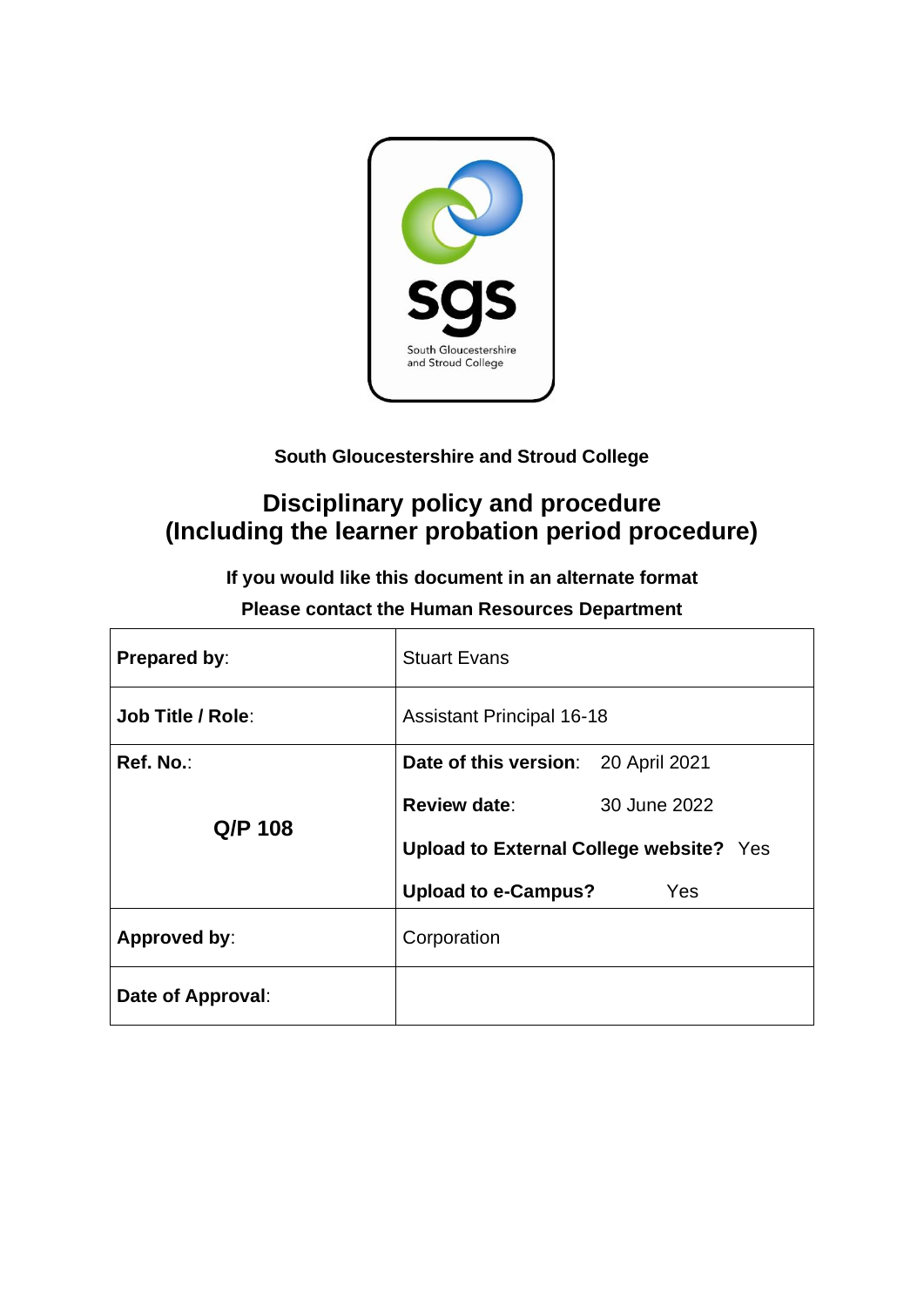| Completed by:                                                                                  |                                                            |            |  |  |
|------------------------------------------------------------------------------------------------|------------------------------------------------------------|------------|--|--|
| Gavin Murray                                                                                   | Vice Principal - Performance, Standards &<br>Effectiveness | 20/04/2020 |  |  |
| I have read the guidance document: Completing a Policy Impact Assessment?                      |                                                            |            |  |  |
| If this policy has been up-dated, please tick to confirm that the initial impact screening has |                                                            |            |  |  |
| also been reviewed:                                                                            |                                                            |            |  |  |

| <b>EQUALITY AND DIVERSITY IMPACT ASSESSMENT</b>                                                               |                                                                               |  |  |  |
|---------------------------------------------------------------------------------------------------------------|-------------------------------------------------------------------------------|--|--|--|
| Characteristic                                                                                                | This policy seeks to:                                                         |  |  |  |
| Age                                                                                                           | No appreciable impact                                                         |  |  |  |
| Disability                                                                                                    | Use available resources to identify and address any issues of inequality as a |  |  |  |
|                                                                                                               | result of disability. Supporting learners both academically and pastorally in |  |  |  |
|                                                                                                               | order that they should be able to access this policy and procedure.           |  |  |  |
| Faith or Belief                                                                                               | No appreciable impact                                                         |  |  |  |
| Gender                                                                                                        | No appreciable impact                                                         |  |  |  |
| Race or Ethnicity                                                                                             | No appreciable impact                                                         |  |  |  |
| Orientation                                                                                                   | No appreciable impact                                                         |  |  |  |
| Gender reassignment                                                                                           | No appreciable impact                                                         |  |  |  |
| Economic disadvantage                                                                                         | No appreciable impact                                                         |  |  |  |
| <b>Rural isolation</b>                                                                                        | No appreciable impact                                                         |  |  |  |
| Marriage                                                                                                      | No appreciable impact                                                         |  |  |  |
| Pregnancy & maternity                                                                                         | No appreciable impact                                                         |  |  |  |
| Carers & care leavers                                                                                         | Use available resources to identify and address any issues of inequality as a |  |  |  |
|                                                                                                               | result of being in care or a care leaver. Supporting learners both            |  |  |  |
|                                                                                                               | academically and pastorally in order to be successful.                        |  |  |  |
| Vulnerable persons                                                                                            | Use available resources to identify and address any issues of inequality as a |  |  |  |
|                                                                                                               | result of being a vulnerable person. Supporting learners both academically    |  |  |  |
|                                                                                                               | and pastorally in order to be successful.                                     |  |  |  |
| Please identify any sections of the policy that specifically seek to maximise<br>Sections 2.5 and 3           |                                                                               |  |  |  |
|                                                                                                               | opportunities to improve diversity within any of the Academy Trust's          |  |  |  |
| stakeholder groups:                                                                                           |                                                                               |  |  |  |
| Please identify any sections of the policy that specifically seek to improve                                  |                                                                               |  |  |  |
| equality of opportunity within any of the Academy Trust's stakeholder groups:                                 |                                                                               |  |  |  |
| Is there any possibility that this policy<br>If you have ticked yes (red), which                              |                                                                               |  |  |  |
| characteristic will be most affected?<br>could operate in a discriminatory way?<br>×<br>п                     |                                                                               |  |  |  |
| Choose an item.                                                                                               |                                                                               |  |  |  |
| If yes please confirm that the Policy has been sent for a full Equality<br>Click or tap to enter a date.<br>П |                                                                               |  |  |  |
| & Diversity Impact Assessment, and note the date:                                                             |                                                                               |  |  |  |

**Note:** if the policy does not seek to increase diversity or improve equality you should go back and review it before submitting it for approval.

| <b>MAPPING OF FUNDAMENTAL RIGHTS</b>   |                                       |  |
|----------------------------------------|---------------------------------------|--|
| Which United Nations Convention on     | Art. 42 Right to know your rights     |  |
| the Rights of the Child (UNCRC), Right | Art. 40. Right to justice             |  |
| does this policy most protect:         | Art. 23 Disability protection         |  |
| Which Human Right (HRA) does this      | Art. 14 Prohibition of discrimination |  |
| policy most protect:                   | Art. 7 No punishment without law      |  |

| DATA PROTECTION & PRIVACY BY DESIGN SCREENING                                                        |  |
|------------------------------------------------------------------------------------------------------|--|
| Tick to confirm that you have considered any data protection issues as part of the design and        |  |
| implementation of this policy; and, that implementing this policy will not result in the collection, |  |
| storage or processing of personal data outside of official Academy Trust systems:                    |  |
| Tick to indicated that this policy has or requires a Data Privacy Impact Assessment:                 |  |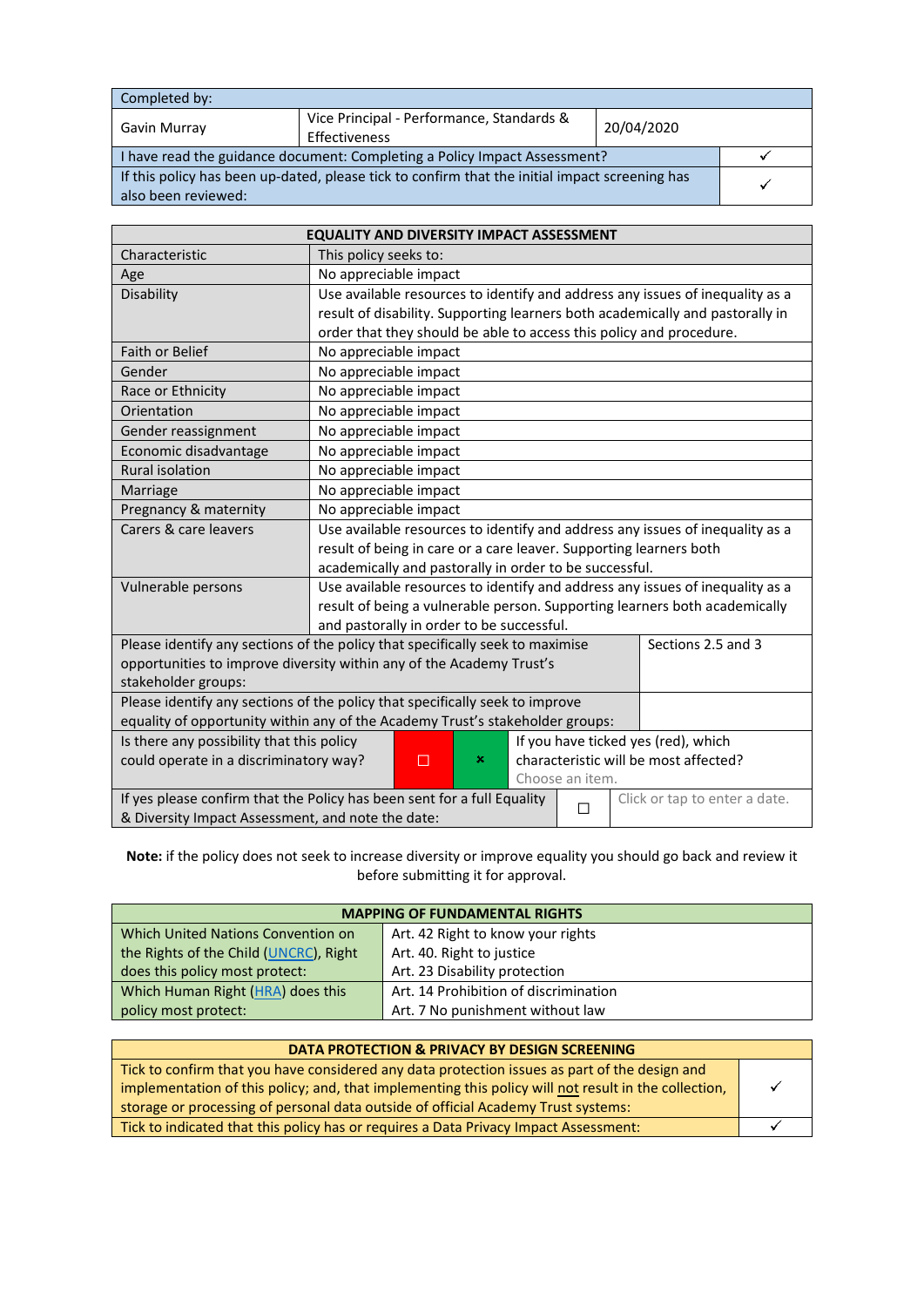#### **1. Aim of this Policy**

- 1.1. The aim of this Policy is to provide a consistent approach to disciplinary issues across the entire College and this policy applies equally to all learners including apprentices and higher education learners. This policy is designed to:
	- Protect every learner's learning experience from poor behaviour or disruption caused by their own misconduct or the misconduct of others.
	- Promote inclusion and mutual respect, ensuring fair treatment of all.
	- Clarify individual rights and liberties in respect of any disciplinary action resulting from misconduct;
	- Identify staff responsibilities in handling disciplinary issues.
	- Support staff to manage behaviours and reduce negative experiences from impacting upon learning.
- 1.2. This policy applies to all learners whilst on College premises, work placement, trips or events, travelling to and from College and when engaged in any College activity.
- 1.3. Where attendance is good and work is up-to-date, an inability to meet expected academic progress will not be treated as a disciplinary issue, it will instead be addressed through the tutorial programme.

#### **2. The first 5 weeks of your learning journey - The Probationary Period**

- 2.1. During your first 5 weeks at College (up to the end of the  $5<sup>th</sup>$  week of teaching as identified on the College Calendar) your tutor will be assessing you to confirm that you are on the right programme of study, that you will be challenged by it, are able to achieve it and that it will help you to reach your progression goals.
- 2.2. You will receive a copy of the probationary period letter at the beginning of your studies and your tutor will talk you through our expectations of you.
- 2.3. You will also discuss, and be sent copies of your probationary targets, you must do your best to meet these targets, within your first 5 weeks, to successfully complete the probationary period.
- 2.4. During this time you will also receive a personal progress review where you will start thinking about your personal progression plan. Your tutor will monitor and record your progress during your time at College and we will always aim to keep your parents, carers, guardians or employer sponsors informed of your progress, unless you have told us not to.

**YOU will be at risk of failing** your probation, and may therefore be asked to leave the College, if without good reason you:

- Have unauthorised absences or your attendance is less than 90%
- Are consistently late to lessons
- Engaged in any poor or disruptive behaviour; or
- If you have not made arrangements to pay your tuition or materials fees (which, you agreed during enrolment, to arrange to pay before the end of your fifth week at College)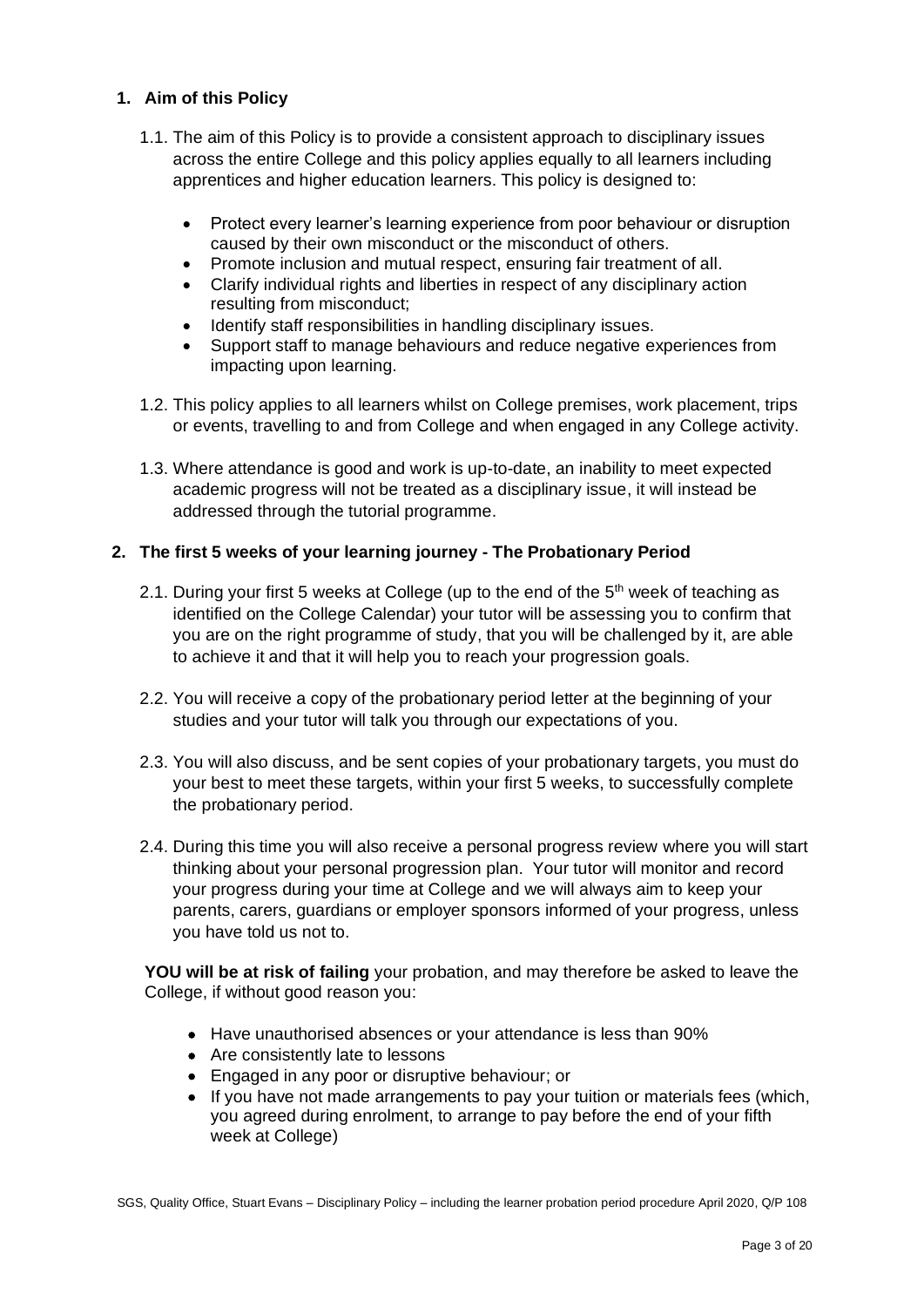The College also reserve the right to explore other study opportunities with you if we feel that you are on the wrong programme of study. If this happens:

- We will work with you to find a suitable alternative course for you
- We will provide you with independent careers advice and quidance; and,
- We will ensure you can access support from the SGS Well-being Team

If we decide to fail your probation we will explain our reasons and you will have the right to ask that we review our decision. All learners in these circumstances will be encouraged to invite a friend, parent or carer, or a Well-being Mentor to support them.

#### **3. Learner Disciplinary Policy**

- 3.1. SGS treats all learners equally with dignity and fairness. We **EXPECT** the same from you. We will not tolerate criminal activity, discrimination, harassment or victimisation in any form and will treat this behaviour as gross misconduct. If you behave badly you will be asked to return your College lanyard and leave the College's premises.
- 3.2. All learners are subject to this Policy equally. However if you have special or extenuating circumstances or commitments which affect your ability to obey our rules, you **MUST** inform your Tutor as soon as you can or seek reasonable adjustment using the College's extenuating circumstances procedure.
- 3.3. If you have an Education, Health and Care Plan (EHCP), a disability, or you are a Looked after Child, then the College's Special Educational Needs and Disability (SEND) Manager will be informed and involved in any disciplinary action taken against you.
- 3.4. If you are pre-16, or an Early College Placement (ECP) learner the 14-16 manager will be informed and involved in any disciplinary action taken against you.
- 3.5. SGS College will alway aim to keep your parents, guardian, carer, school or employer informed of any possible disciplinary action, unless you have told us not to.
- 3.6. The purpose of any disciplinary action or the resulting action plans is to protect inclusion and promote employability and **RESPECT**. It is your **RESPONSIBILITY** to uphold the values of SGS and successfully complete your Programme of Study; to do this you must be **RESILIENT**. SGS will always seek to **RECOGNISE** and **REWARD** good citizenship and behaviour. Learners, subject to a disciplinary action plan, can effectively 'reset' their disciplinary record by fulfilling their action plan.
- 3.7. The College will hold you to account for your behaviour; if any member of College staff is concerned about your behaviour they will first meet with you to try and resolve problems informally. In some instances the resolution may involve the provision of mediation or support; which you will be expected to accept.
- 3.8. **Failure to politely acknowledge an approach from a concerned member of staff, or rudeness when approached by a member of staff, will be treated as gross misconduct and you will be asked to leave the College's premises.**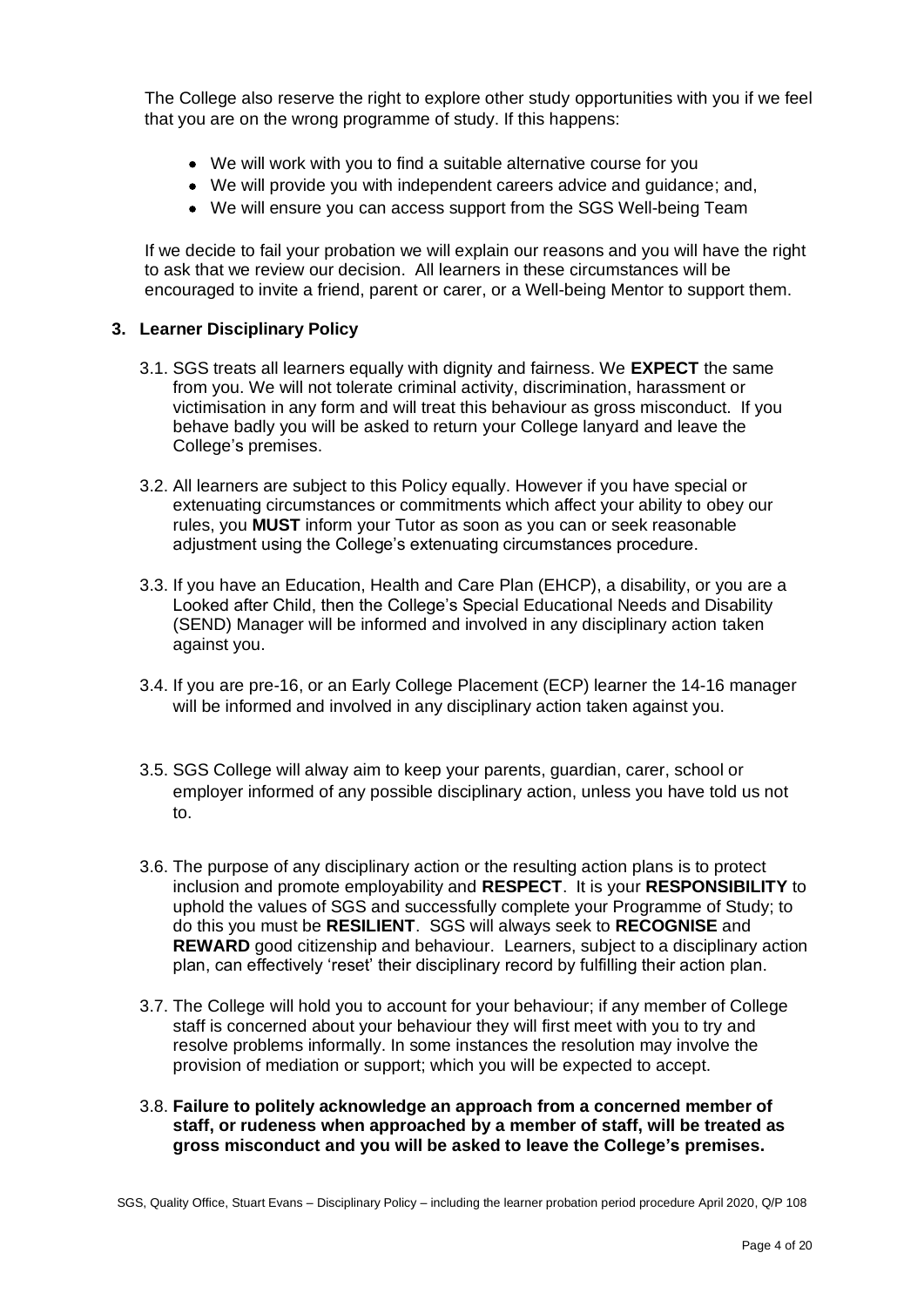- 3.9. In every instance where poor behaviour or disruption is identified the instigator will be expected to recognise their wrongdoing and apologise. This will be recorded on their record as a Stage 1: **Informal Verbal Warning**
- 3.10. If you receive an Informal Verbal Warning, your tutor will work with you to find an appropriate solution and monitor this through an Action Plan. An informal verbal warning will be recorded as a cause for concern on your record and failure to complete the corresponding action plan may be treated as gross misconduct. The Action Plan will try to find a solution to the problems and help you to develop 5 positive characteristics. These are: Respect, Resilience, Responsibility, Recognition and Reward.

It is **YOUR** responsibility to familiarise yourself with our behaviour expectations. You **MUST** read your learner handbook.

[SGS College Learner Charter & Codes of Conduct](http://www.sgscol.ac.uk/repository/documents/policies/Learner_Charter_Codes_conduct_17-18.pdf)

**NOTE:** The College operates 24 hour CCTV, Criminal activity will always be reported to the Police.

Learners may be given the opportunity to take part in restorative practices or mediation as a way of settling an issue.

www.restorativejustice.org.uk/resource/best\_practice\_guidance\_for\_restor [ative\\_practice\\_2011/](http://www.restorativejustice.org.uk/resource/best_practice_guidance_for_restor%20ative_practice_2011/)

#### **The following action will be taken in response to a failure to respond to an informal verbal warning, any gross misconduct or persistent poor behaviour or disruption.**

#### **4. Stage 2: Formal written warning**

- 4.1. This disciplinary action may be taken in response to a breach of the College's Codes [of Conduct](http://www.sgscol.ac.uk/repository/documents/policies/Learner_Charter_Codes_conduct_17-18.pdf) and it will start with a formal meeting between you and your tutor, teacher or training advisor plus your Learning Area Manager, who will act as the 'chair' for the meeting. You can ask a friend or Wellbeing Mentor to support you, but not to speak for you.
- 4.2. If it is decided that action should be taken, the chair will record a formal written warning on your record and confirm this in writing.
- 4.3. After the meeting, the chair will meet with you to agree an action plan which will be recorded on the College's System. The Action Plan will try to find a solution to the problems and develop 5 positive characteristics moving forward. These are: Respect, Resilience, Responsibility, Recognition and Reward.
- 4.4. You will remain on a formal written warning for eight weeks following completion of your Action Plan. Any further cause for concern, within that time, may result in you progressing to the next stage of this procedure.
- 4.5. **If you complete your Action Plan and maintain good behaviour, the disciplinary record will be removed from your file, effectively moving you back to stage 1 of the disciplinary process** (all notes and comments within ProMonitor and elsewhere will remain for a period of 3 years).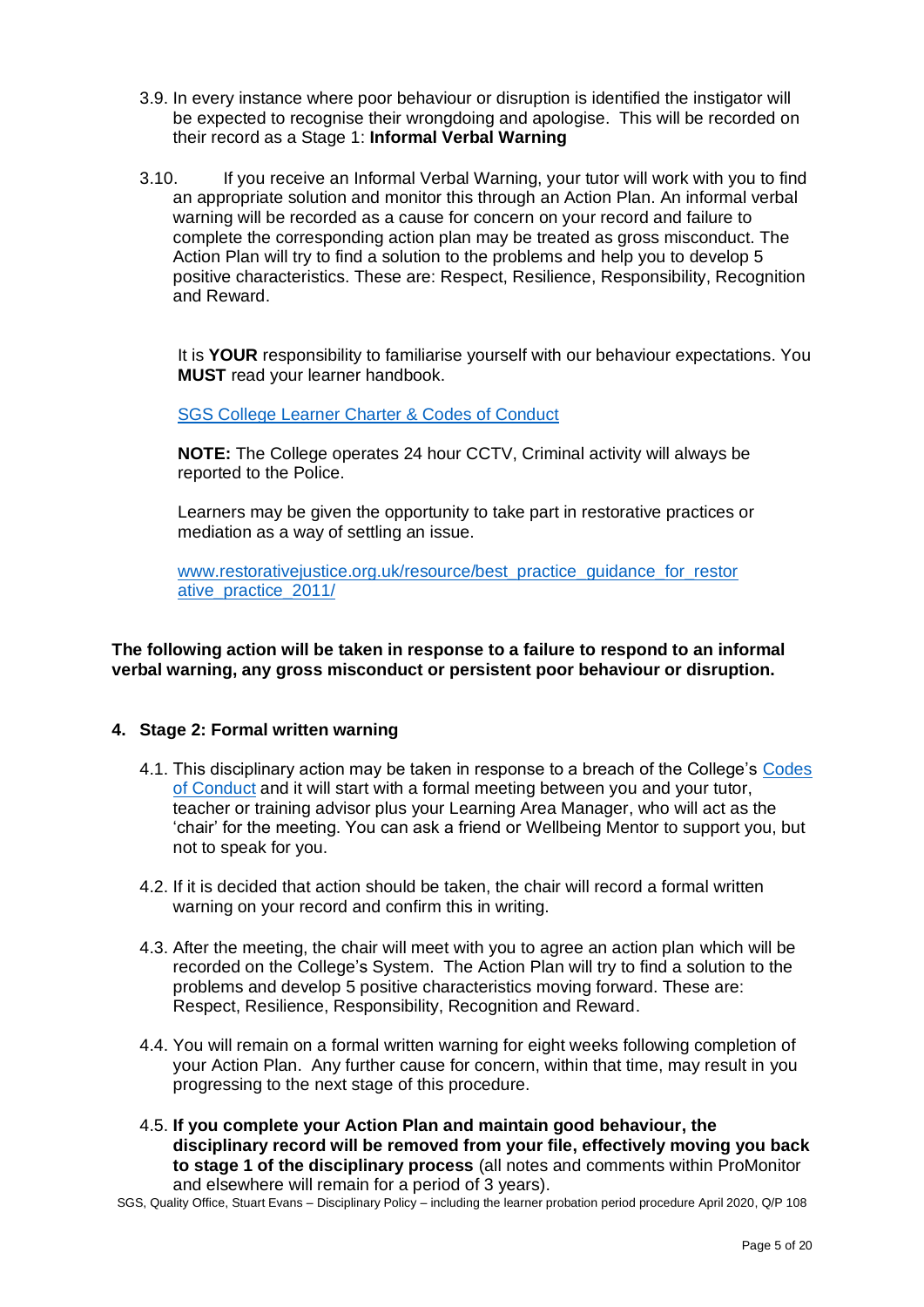- 4.6. However if you do not stick to your Action Plan the next stage of the disciplinary procedure will start.
- **5. Stage 3: Final written warning** (Following instances of gross misconduct or failing to comply with the terms of a formal written warning)
	- 5.1. **Depending on the seriousness of your conduct this stage will be conducted by your Head of Faculty or a Senior Curriculum Manager. A Senior Curriculum Manager may give you a final written warning or recommend your exclusion from the College.**
	- 5.2. Should you progress to this stage, you will be notified of a formal meeting between yourself, your tutor, teacher or training advisor and your Head of Faculty or another Senior Curriculum Manager, who will chair the meeting.
	- 5.3. If it is decided that action should be taken, the Chair will issue you with a final written warning. They will also make sure the relevant details are recorded and added to your record on the College's System.
	- 5.4. After the meeting, a mandatory action plan and Code of Conduct Contract will be agreed with you. The Action Plan will try to find a solution to the problems and develop 5 positive characteristics moving forward. These are: Respect, Resilience, Responsibility, Recognition and Reward.
	- 5.5. A final written warning will remain on your record for a period of twelve weeks following completion of your action plan.
	- 5.6. **Refusal to accept an Action Plan or Code of Conduct Contract will result in your being immediately excluded from the College.**
	- 5.7. **If you complete your action plan and maintain good behaviour the disciplinary record will be removed from your file, effectively moving you back to stage 2 of the disciplinary process** (all notes and comments within ProMonitor and elsewhere will remain for a period of 3 years).
	- 5.8. However, if you do not stick to your action plan or contract or there is any further cause for concern you may be summoned to a further meeting or the Chair may recommend your exclusion from the College.
	- 5.9. A decision to exclude you from the College will be confirmed in writing by an Assistant Principal. SGS College will always aim to keep your parents, guardian, carer, school or employer informed of any disciplinary action, unless you have told us not to.

#### **6. Appeals procedure**

- 6.1. You may appeal against exclusion, or any stage of the disciplinary procedure, within ten working days of any action being taken against you. You should do this by sending the Vice Principal - Performance, Standards & Effectiveness a letter or email setting out why you are appealing.
- 6.2. You cannot appeal against a disciplinary decision unless you believe:
	- That the College did not follow this procedure properly;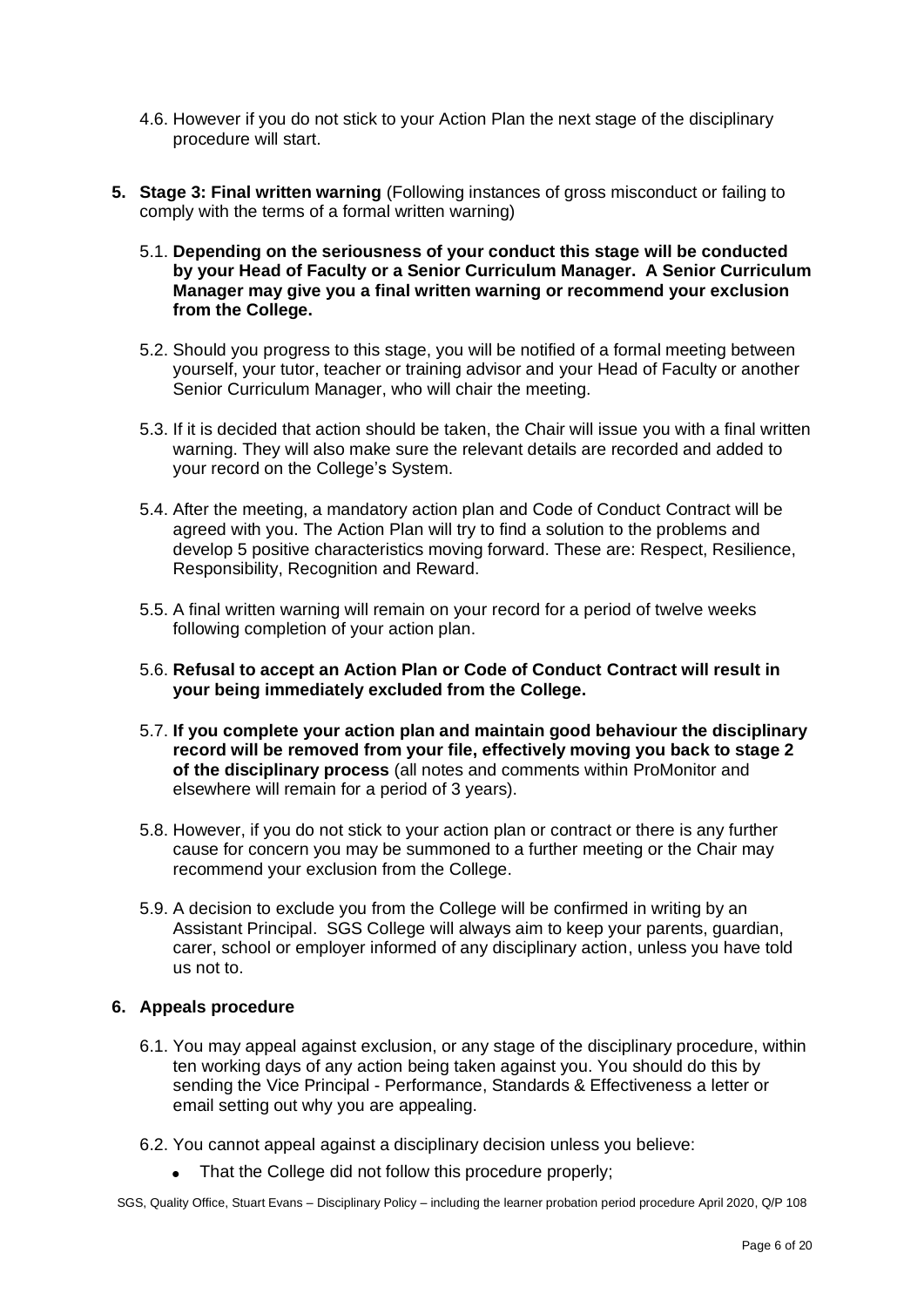- That the College failed to make reasonable adjustments for personal circumstances that you had previously made us aware of; or
- That there is new evidence that wasn't available during any stage of the disciplinary process.
- 6.3. Appeals will be heard by the Vice Principal Performance, Standards & Effectiveness or another Senior College Manager within 20 working days of the College receiving your appeal.
- 6.4. If a formal hearing is required you will be invited along with any other relevant members of staff. You can ask a friend or Learning Mentor to support you, but not to speak for you.
- 6.5. The possible outcomes of an appeal are:
	- Your appeal is rejected (because it has no merit or falls outside the ground for appeal, listed in section 6.2 above)
	- Your appeal is agreed, but with conditions attached to help you settle back into College: or,
	- Your appeal is agreed without attaching any conditions

#### **7. Returning to College after being excluded**

- 7.1. Learners who are excluded from College and whose appeal (if any) has been rejected will not be allowed to enrol at the College again for a period of two years from the date they were excluded.
- 7.2. Tutors completing the withdrawal procedure must ensure 'Exclusion' is highlighted where it is the reason for removing a learner from College.
- 7.3. After two years, an excluded learner can apply to return to College by writing to the appropriate Assistant Principal.
- 7.4. The appropriate Assistant Principal will decide whether or not the learner can enrol, and may arrange a meeting for the learner to present their case.

#### **8. The following appendices are for Learner use only:**

Appendix 1: Disciplinary policy flowchart Appendix 2: Learner Behaviour & Discipline flowchart for Performing Arts and Sports Academy learners

#### **9. The following appendices are for staff use only:**

Appendix 3: Stage 1, informal warning and action plan Appendix 4: Stage 2, written warning and action plan Appendix 5: Stage 3, final written warning and action plan Appendix 6: Stage 3, code of conduct contract or exclusion Appendices 7, 8 and 9: Stage 3, exclusion Appendix 11: Guidelines for mediation Appendix 12: Probationary '5 week targets' letter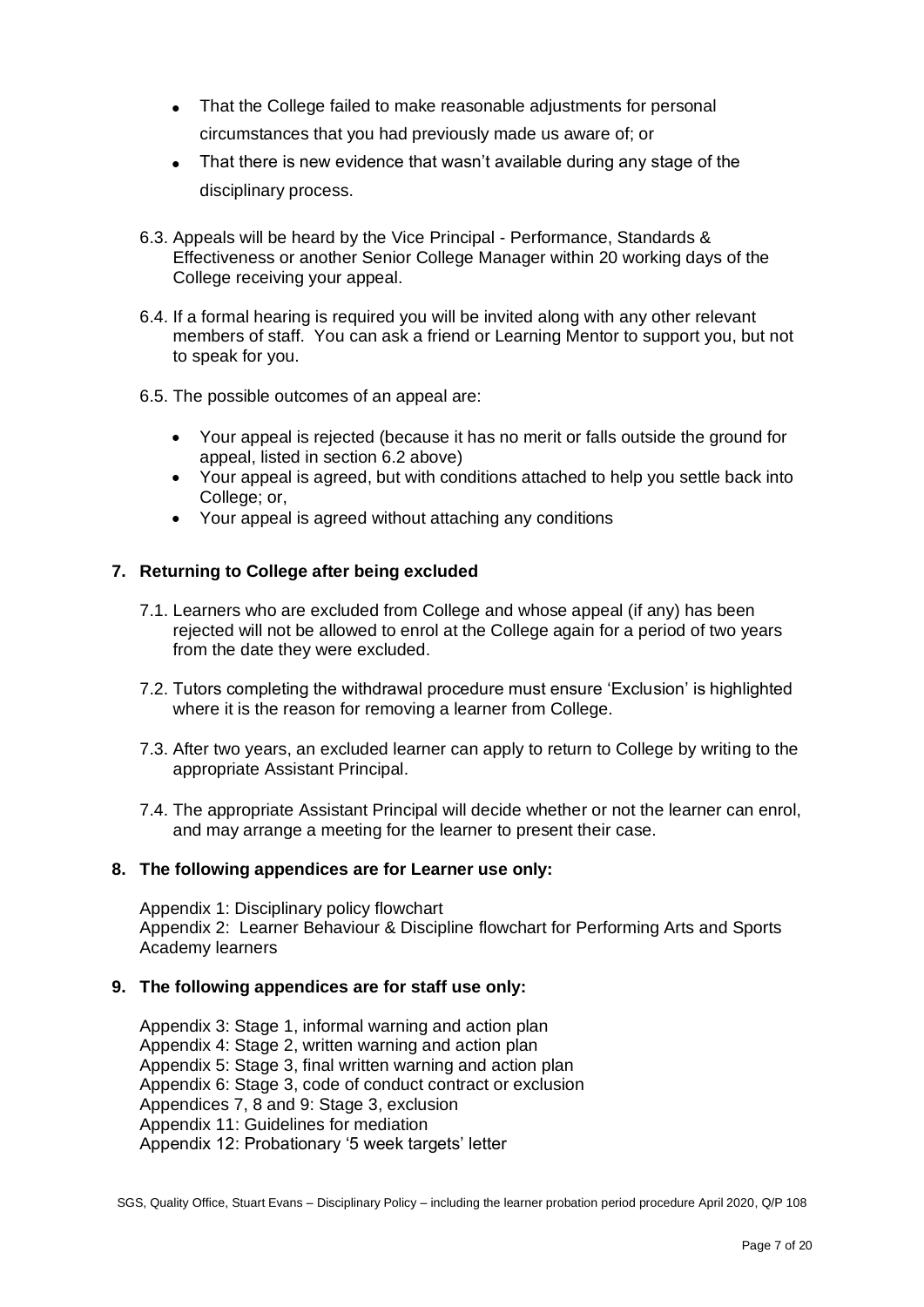# **Appendix 1:**

### **Learner Behaviour & Discipline**

| <b>Cause for concern</b>                                                                                                                                                                                                                        |   | <b>Disciplinary procedure</b>                                                                                                                                                                                                                                                                                                                              |
|-------------------------------------------------------------------------------------------------------------------------------------------------------------------------------------------------------------------------------------------------|---|------------------------------------------------------------------------------------------------------------------------------------------------------------------------------------------------------------------------------------------------------------------------------------------------------------------------------------------------------------|
| Poor behaviour or<br>disruption (including to<br>your own academic<br>progress as well as that<br>of others)                                                                                                                                    | ⋫ | <b>INFORMAL VERBAL WARNING</b><br>(Stage 1)<br>Your tutor will work with you to find an<br>appropriate solution and develop an<br>action plan based upon the 'five<br>characteristics of positive behaviour<br>(Respect, Resilience, Responsibility,<br>Recognition and Reward). An informal<br>verbal warning will be recorded as a<br>cause for concern. |
| Failure to keep to an<br>action plan; or,<br>Poor behaviour (for<br>example: persistent                                                                                                                                                         |   | FORMAL WRITTEN WARNING<br>(Stage 2)<br>Your tutor will work with you to agree<br>an action plan. The action plan will try                                                                                                                                                                                                                                  |
| breaking the rules on<br>smoking, spiting or<br>dangerous driving on<br>College premises; or,<br>refusing to carry out a<br>reasonable request or<br>failing to display a valid<br>ID)                                                          |   | to find a solution to the problem and<br>develop the five characteristics<br>(Respect, Resilience, Responsibility,<br>Recognition and Reward) of positive<br>behaviour.                                                                                                                                                                                    |
| Failure to carry out<br>actions identified within                                                                                                                                                                                               |   | FINAL WRITTEN WARNING<br>(Stage 3)                                                                                                                                                                                                                                                                                                                         |
| an Action Plan<br>Serious misconduct (for<br>example, bullying,<br>serious disrespect, or<br>verbal abuse,<br>inappropriate behaviour<br>towards others in class,<br>on college premises and<br>during college activities<br>off the premises.) | ⇨ | A mandatory action plan and Code of<br>Conduct Contract will be agreed with<br>you. The action plan and Contract will<br>try to find a solution to the problem<br>and develop the five characteristics<br>(Respect, Resilience, Responsibility,<br>Recognition and Reward) of positive<br>behaviour, or expulsion may be<br>recommended.                   |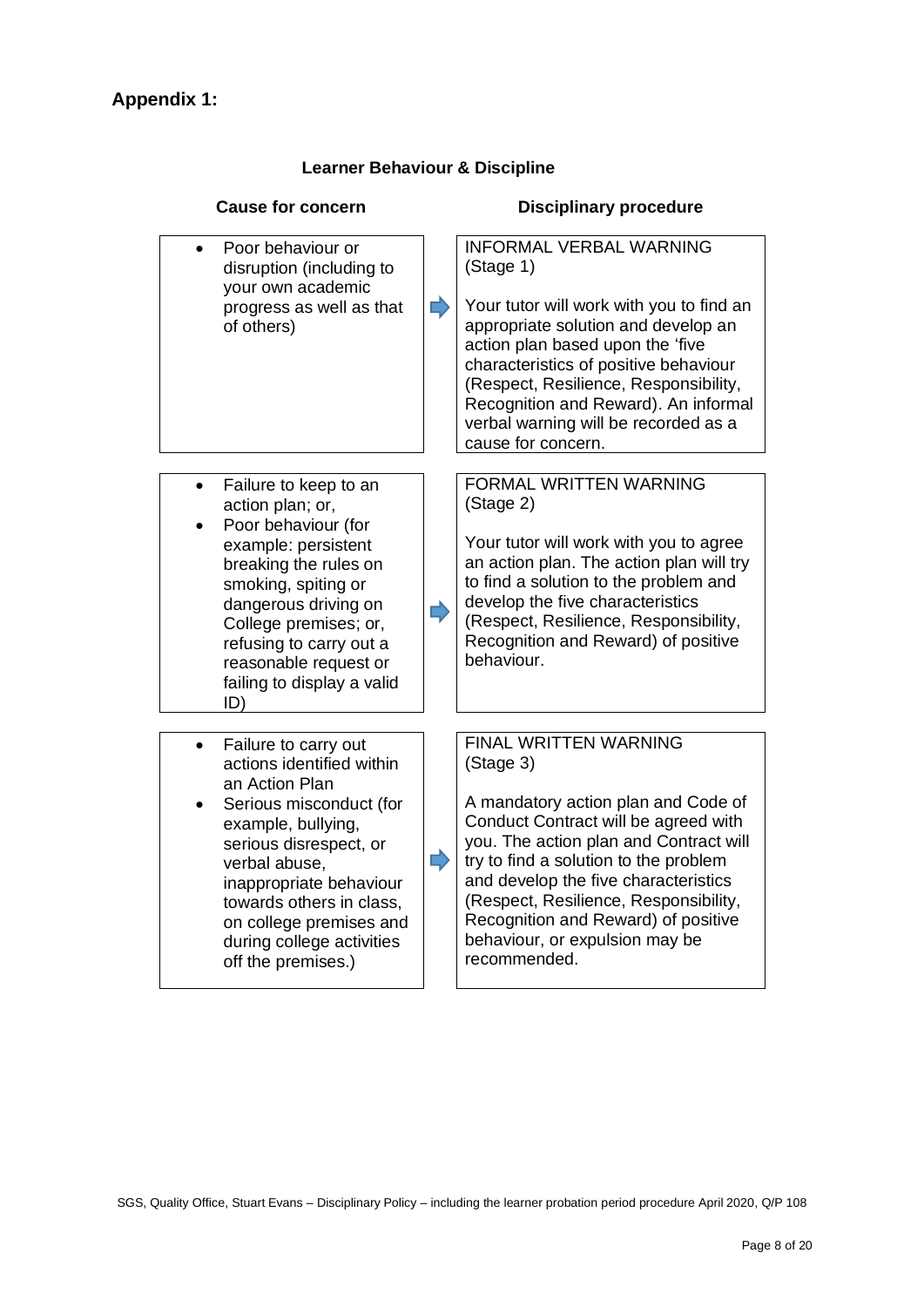#### **Learner Behaviour & Discipline (Special Cases)**

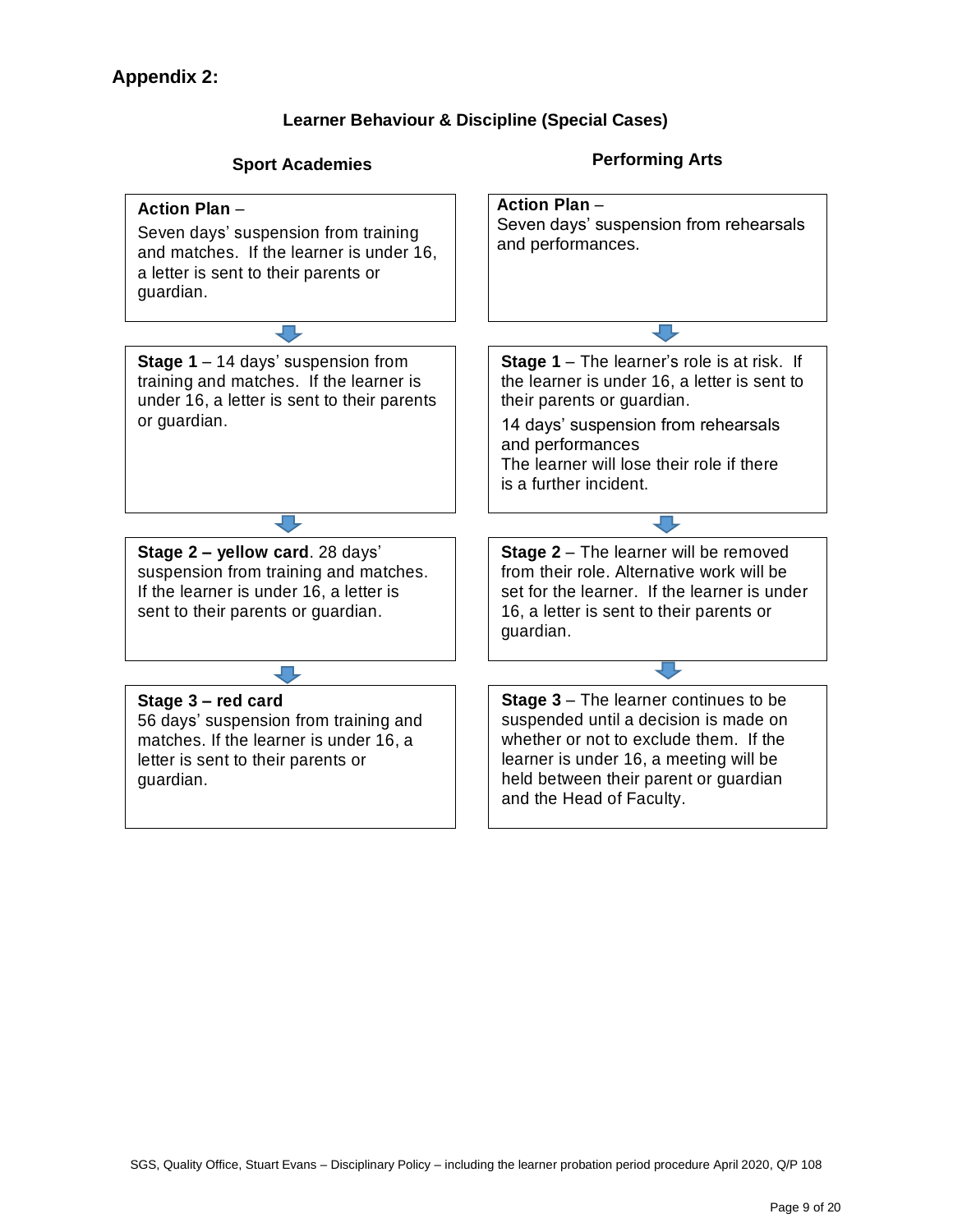#### **Appendix 3: Learner Action Plan – Cause for Concern / Stage 1: Informal Verbal Warning**

Name of learner: Course:

Tutor or training advisor: Tutor or training advisor:

**Tutor's or training advisor's comments (Reasons for action plan)**

| <b>General actions for learner</b>                                       | <b>By Date</b> | Date Achieved |
|--------------------------------------------------------------------------|----------------|---------------|
| <b>Actions to promote respect</b>                                        |                |               |
| <b>Actions to promote responsibility</b>                                 |                |               |
| <b>Actions to promote resilience</b>                                     |                |               |
| <b>Actions to promote recognition</b>                                    |                |               |
| Actions for tutor or training advisor (to support the learner's targets) |                |               |

**Restorative practices suggested, offered and agreed**

**Monitoring update (record progress and further actions if necessary)**

**Date:**

**Tutor's or training advisor's signature:** 

**Learner's signature:**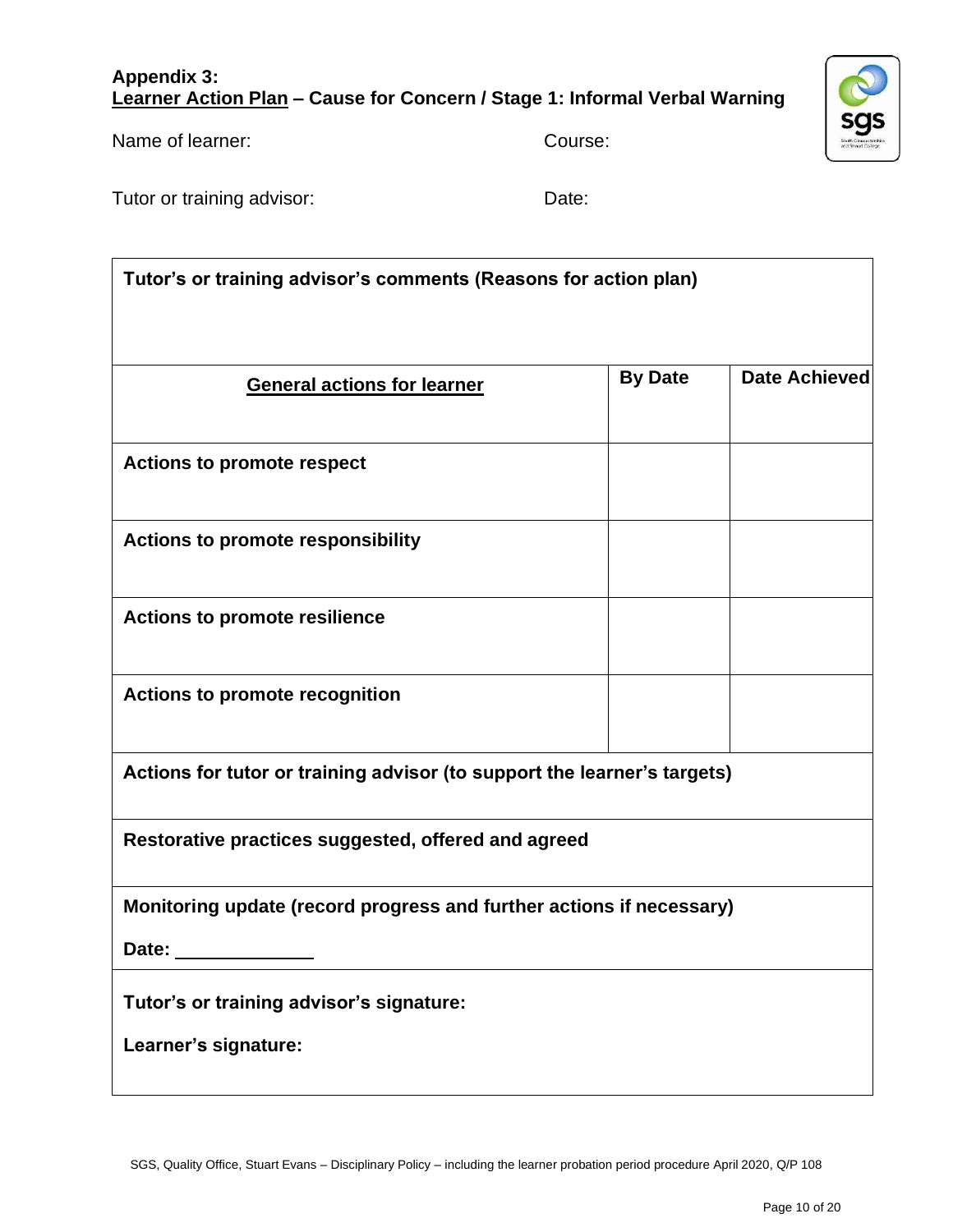#### **Appendix 4: Learner Action Plan – Stage 2 – Written Warning**

Name of Learning Area Manager who gave the warning:

Date the warning was given:

Name of learner: Course:

Course tutor or training advisor:

Date of incident:  $\blacksquare$ 

Give a brief description of the incident and action taken.

| <b>Targets</b>                           | Who By? | <b>Review Date</b> |
|------------------------------------------|---------|--------------------|
| <b>Actions to promote respect</b>        |         |                    |
| <b>Actions to promote responsibility</b> |         |                    |
| <b>Actions to promote resilience</b>     |         |                    |
| <b>Actions to promote recognition</b>    |         |                    |

If the Action Plan involves a requirement for additional learning support such as for – literacy, numeracy, motivation, behaviour and so on – send copy of this action plan to the Senior Learning Support Worker.

Learner's signature: Staff signature:

Summary review date:

Course tutor or teacher leading review:

Outcomes of review:

Copy to: Learner Education & Wellbeing Mentor

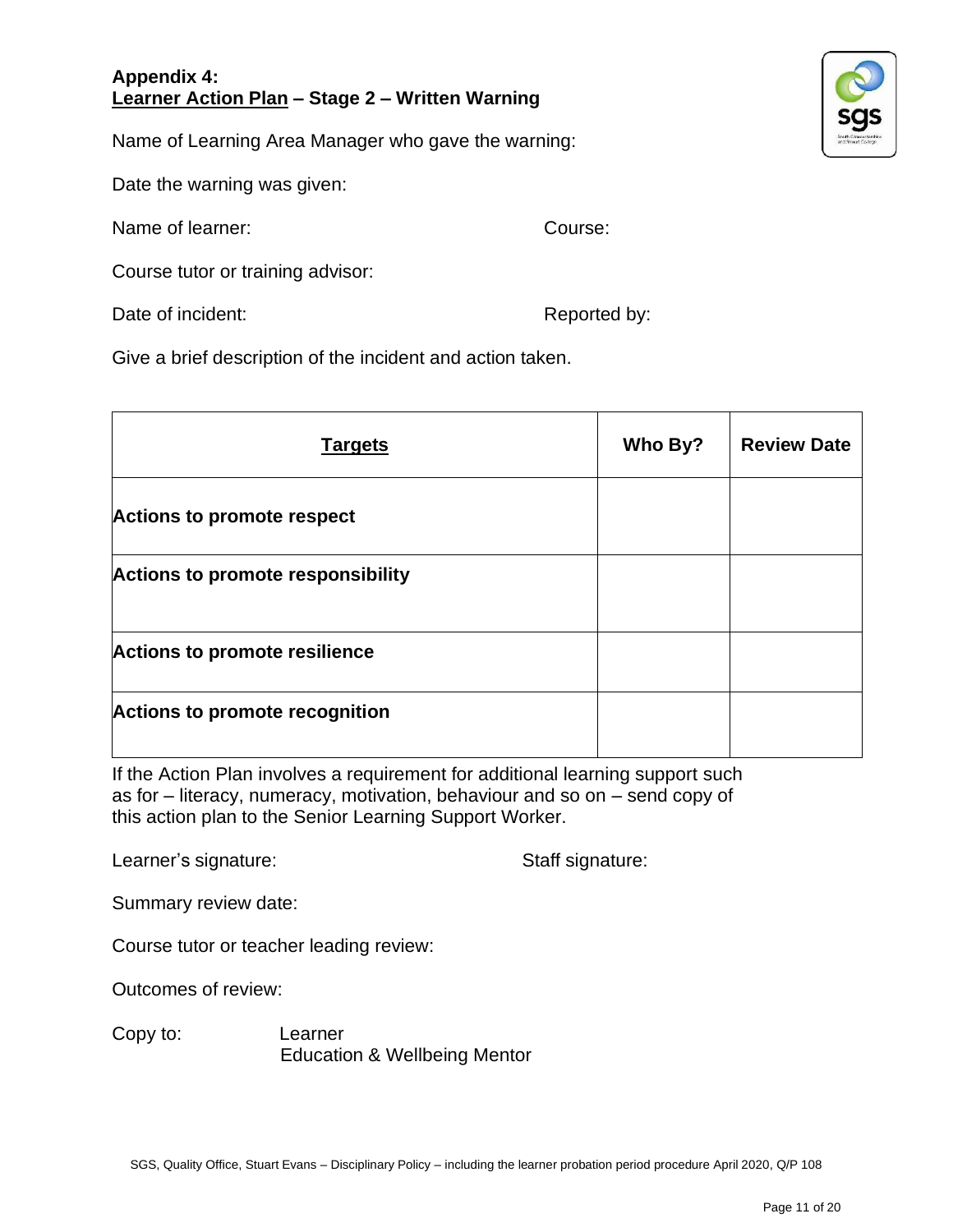**Appendix 5: Letter – Stage 2 – Written Warning**

*< Date >*

*< Addressee >*



Dear

### **Stage 2 – Written Warning**

< Name > this letter confirms that you have been given a written warning on < date > for < reason for warning >

I have had to give < *name* > a written warning for < *reason for warning* >. This is following an informal verbal warning given on *< date >*.

Unfortunately, *< name >* has not met the targets set at that time and therefore we have agreed a further action plan.

I have had to give < *name* > a written warning for being involved in an incident of serious misconduct on *< date >*. That serious misconduct was <details of incident>.

\* delete as appropriate

I enclose a summary of the warning and the agreed Action Plan resulting from it.

I am sure *< name >* will aim to meet the targets in the Action Plan and we look forward to seeing improvement.

However, if *< name >* fails to meet the targets, we may have no alternative but to move to the next stage of the disciplinary procedure, which could result in them being excluded from the college.

If you want to discuss this further, please get in touch.

Yours sincerely

- *< LAM's Name >*
- *< Title >*
- *< Contact Details >*

Enclosed: Learner Action Plan

Copy to: Learner's personal file Parent or guardian (if appropriate) Education & Wellbeing Mentor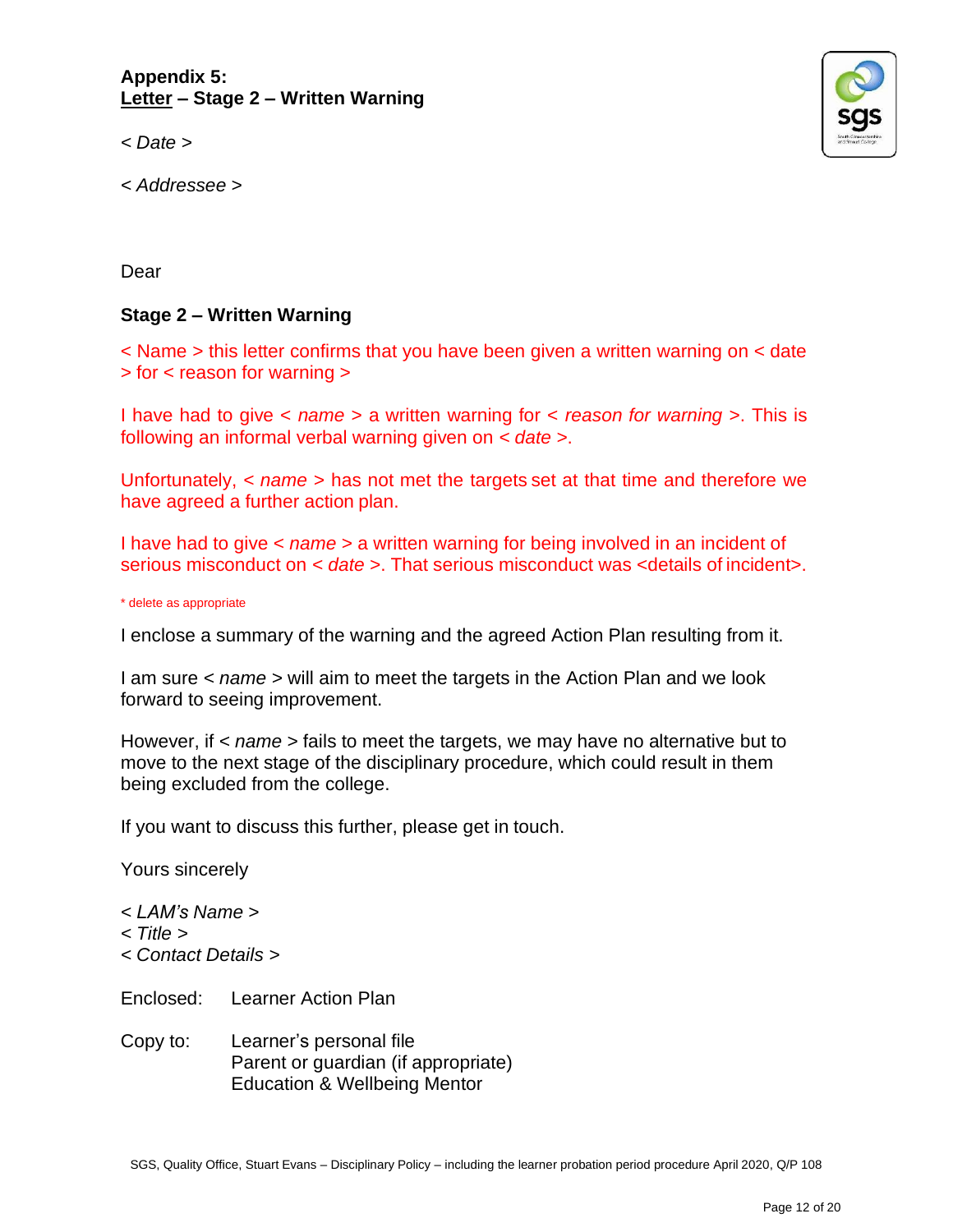### **Appendix 6: Learner Action Plan – Stage 3 – Code of Conduct Contract or Exclusion**



Name of Assistant Principal issuing this contract:

Date the contract was issued:

Name of learner: Course:

Course tutor or training advisor:

Date of incident:  $\blacksquare$ 

Give a brief description of the incident and action taken.

| <b>Targets</b>                           | Who By? | <b>Review Date</b> |
|------------------------------------------|---------|--------------------|
| <b>Actions to promote respect</b>        |         |                    |
| <b>Actions to promote responsibility</b> |         |                    |
| <b>Actions to promote resilience</b>     |         |                    |
| <b>Actions to promote recognition</b>    |         |                    |

If the Action Plan involves a requirement for additional learning support (ALS) – literacy, numeracy, motivation, behaviour and so on – send a copy of this action plan to the Additional Learning Support Worker.

Learner's signature: Staff signature:

Summary review date:

Course tutor or training advisor leading the review:

Outcomes of review:

Copy to: Assistant Principal Learner Education & Wellbeing Mentor Course tutor or training advisor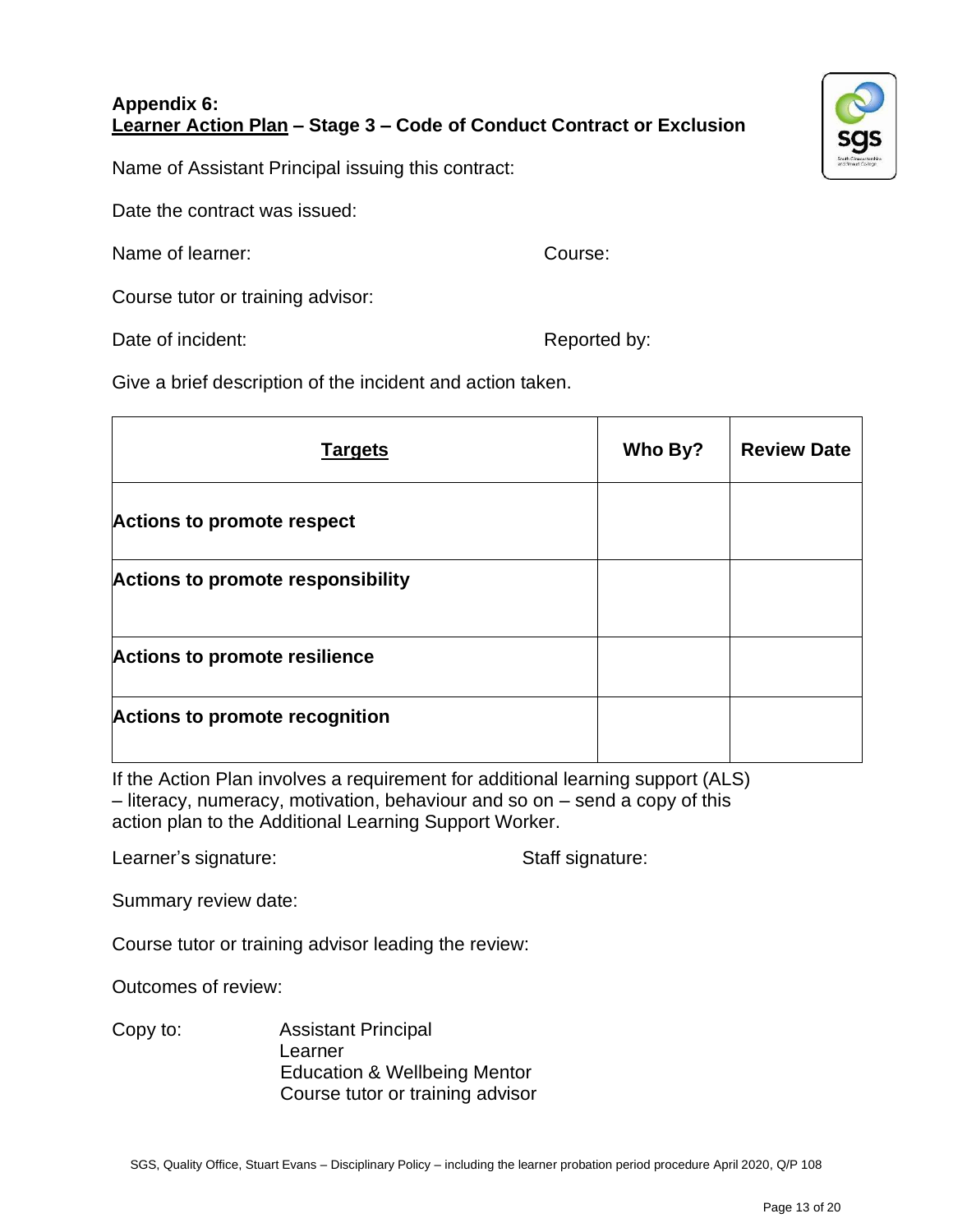# **Appendix 7 Letter – Stage 3 – Code of Conduct or Exclusion**

*< Date >*

*< Addressee >*

Dear

### **Stage 3 – Code of Conduct or Exclusion**

You are invited to a meeting about *< summary of suspension/disciplinary issue(s) and date(s) if appropriate >*. This meeting will take place at *< venue >* on *< date & time >*. Please report to reception five minutes before the time of the meeting. A member of your family, a friend or a representative may support you at the meeting, but they cannot speak for you.

I enclose a copy of the Behaviour Policy. I also enclose a copy of the *< insert relevant report/action plan >*, which will guide our meeting and you will be given the opportunity to discuss this at the meeting.

If you do not come to the meeting, it will still go ahead and a decision will be made in your absence.

Please contact *< name & contact details >* to confirm whether or not you can attend the meeting.

Yours sincerely

- *< Head of Faculty Name >*
- *< Title >*
- *< Contact Details >*
- Enclosed: Disciplinary Policy Report or Action Plan relevant to the meeting Copy to: Assistant Principal Learner Parent or guardian (if appropriate) Education & Wellbeing Mentor Learning Area Manager Course tutor, teacher or training advisor

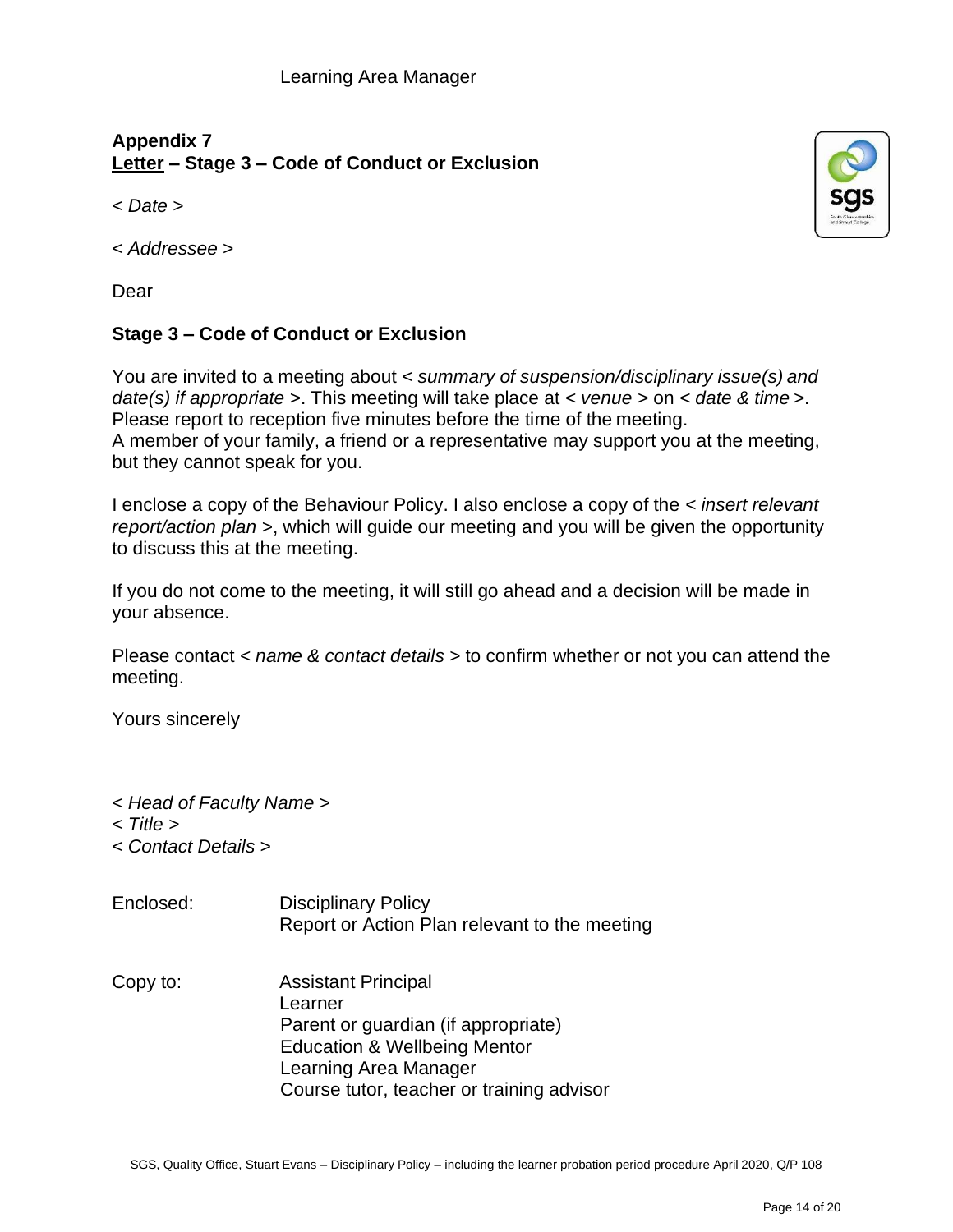

*< Date >*

*< Addressee >*

Dear *< Learner Name >*

### **Outcome of Stage 3 Meeting – Code of Conduct Contract**

The outcome of the meeting on *< date >* was as follows.

*< Insert outcomes/actions >*

If you do not keep to the code-of-conduct contract, you will be excluded from the college.

I look forward to seeing you take responsibility for your actions and respond in a positive way. Your success is important to us; however, the learning journey must be an equal partnership and this requires a positive commitment from you.

Yours sincerely

- *< Assistant Principal name >*
- *< Title>*
- *< Contact Details >*
- Enclosed: Code of Conduct Contract Behaviour Policy
- 
- Copy to: Assistant Principal Learner's personal file Learner Parent or guardian (if appropriate) Education & Wellbeing Mentor Learning Area Manager Course tutor, teacher or training advisor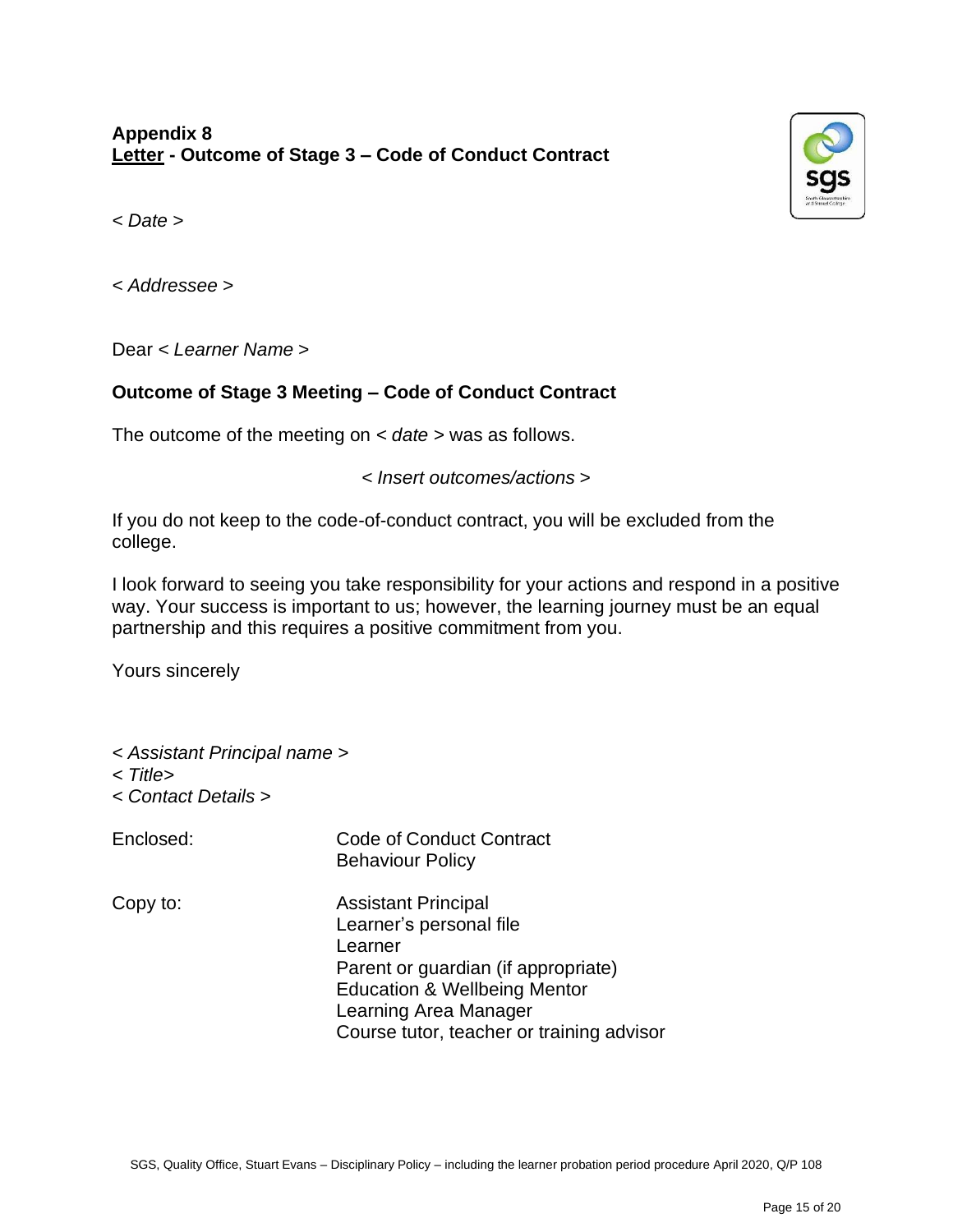### **Appendix 9 Letter – Outcome of Stage 3 – Exclusion**

*< Date >*

*< Addressee >*

Dear *< Learner Name >*

### **Outcome of Stage 3 Meeting – Exclusion**

The outcome of the meeting on *< date >* was as follows.

*< Insert outcomes/actions >*

You may appeal against the decision to exclude you. I enclose a copy of the Behaviour Policy which outlines the procedure you must follow to lodge an appeal (see page 6 of the policy).

Yours sincerely

*< Assistant Principal > < Director of Curriculum Name < Contact Details >*

Enclosed: Behaviour Policy

Copy to: Assistant Principal Learner's personal file Learner Parent or guardian (if appropriate) Education & Wellbeing Mentor Learning Area Manager Course tutor, teacher or training advisor

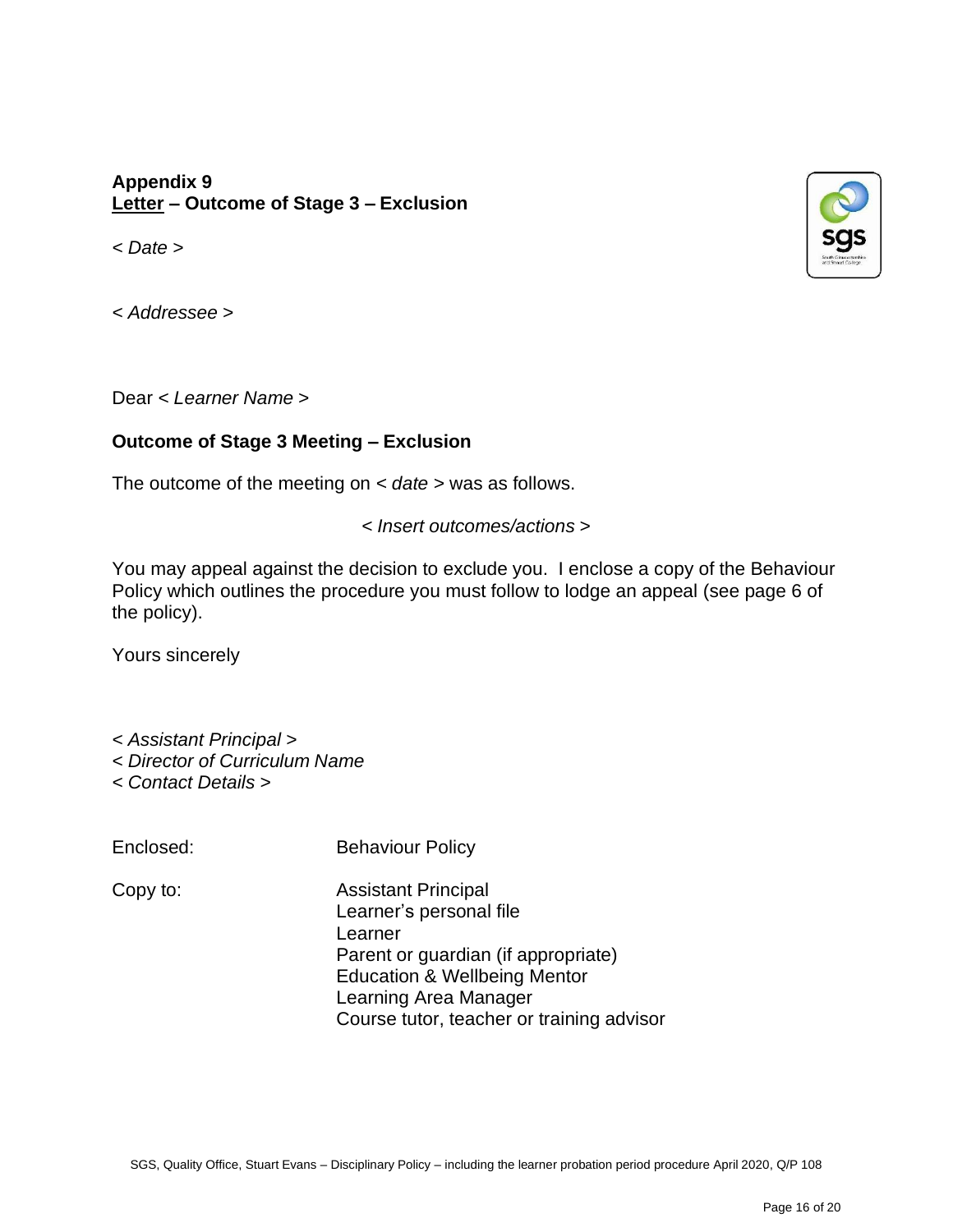

#### **Appendix 10 Guidelines for mediation**

# **Guidelines for mediation**

The mediator will normally be a member of the relevant Curriculum Area or Department. The mediator can help to settle disputes through the following procedure.

- Each party explains the problem as they see it, in an individual meeting with the mediator.
- The mediator identifies and records the main issues for both parties.
- After the end of the individual meetings, the mediator finds out whether or not the parties are willing to meet together, with the mediator. If both parties agree, this is the point when real mediation can take place.
- At the joint meeting, led by the mediator, both parties express their opinion with only one person allowed to speak at a time. The mediator firmly controls the meeting to make sure it does not turn into a battle.
- The mediator sets up a plan of action which both parties agree to.
- A follow-up meeting is agreed and the situation monitored at agreed intervals.

Outcomes are likely to involve apologies, changes in behaviour, and perhaps some help to achieve this (for example, anger management or other skill improvements).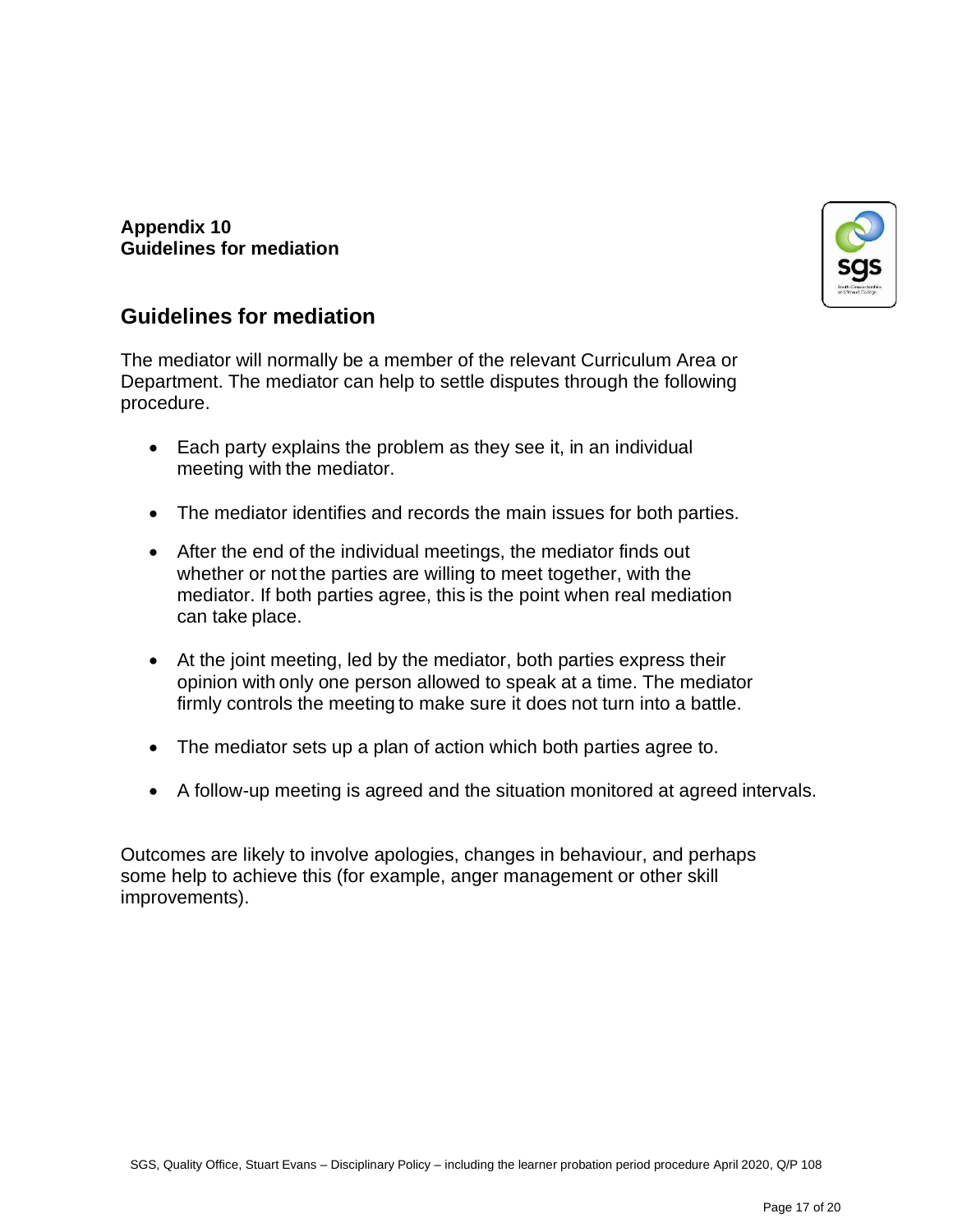### **Appendix 11 Letter – Probationary period for all students at SGS College**



<Addressee>

<Date>

Dear Parents/Guardians,

### **Probationary period for all Learners at SGS College**

South Gloucestershire and Stroud College runs a probation system and all learners are considered to be on probation during the first five weeks of their course.

During this period, learners will be assessed on their attendance, attitude, punctuality, aptitude and performance. In addition, and to pass the probationary period the materials fee will need to be paid in full or evidence of an arranged bursary or instalment plan must be provided.

Your son/daughter/young person will also receive specific targets relating to their Programme of Study, these targets also need to be met within the first five weeks.

Failure to meet the probationary criteria or targets may result in removal from a Programme of Study.

Progression to the next year of a Programme of Study will be based upon end of course achievement; particularly the results of English and maths exams, attendance, attitude and disciplinary record. Progression to the next level is not automatic.

Yours Sincerely,

#### **Learning Area Manager**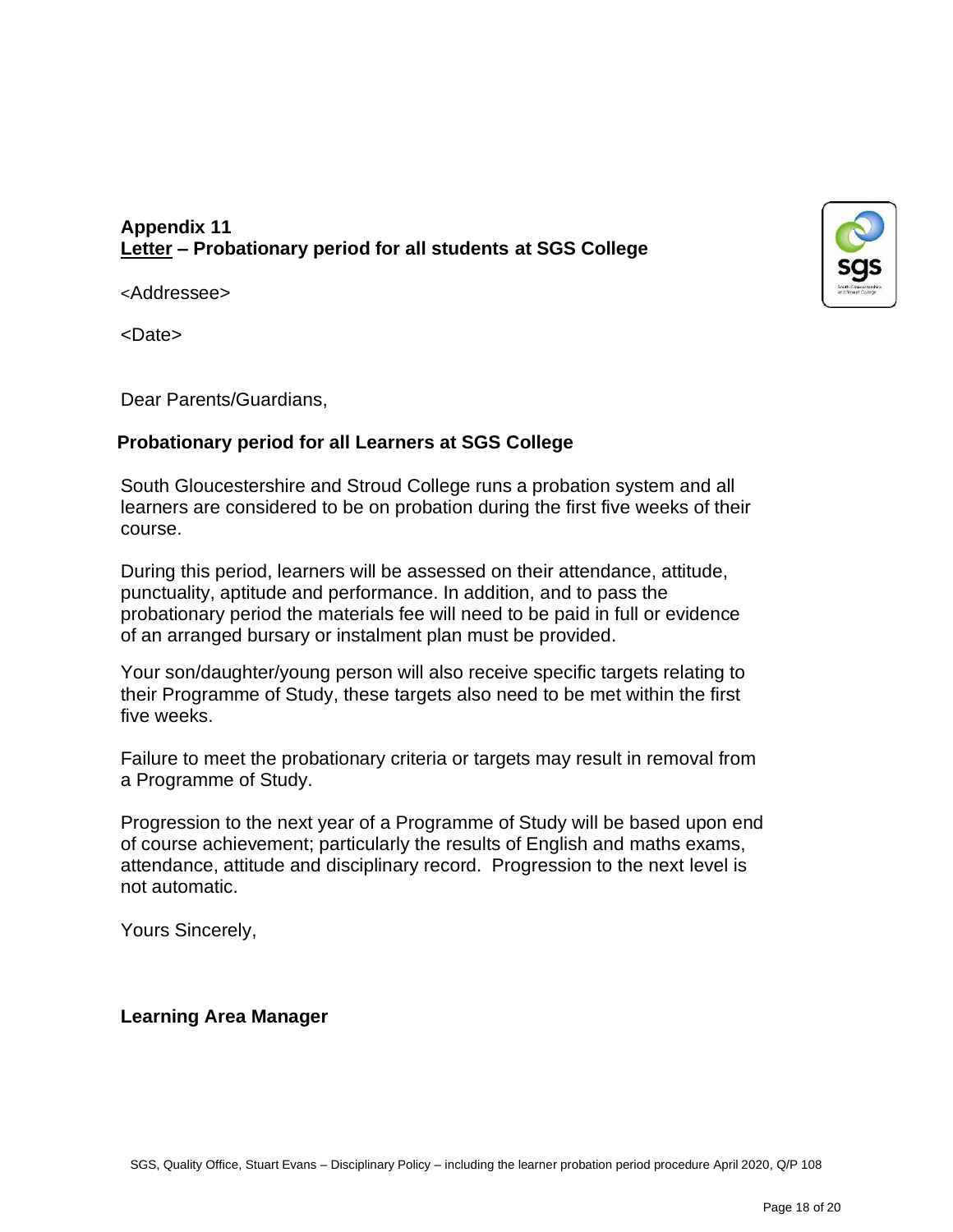### **Appendix 12 Letter – Probationary 5 week targets**



<Addressee>

<Date>

Dear Learner,

### **Probationary '5 Weeks' Targets**

As discussed during your Induction, here are the initial targets to be met during your first five weeks of study. Please remember we are here to support you during this stage of your education and if you have any worries do not hesitate to contact us.

### **Department Five Week Targets - Deadline DD/MM/YY**

College rules, including those regarding **appropriate behaviour**, were shared with you during your induction period. These include wearing your ID lanyard at all times, not using your mobile phone during lessons, unless you are directed to do so, and showing respect at all times towards staff and other learners. You now need to sign and return the **Learning Agreement** and **Code of Conduct form** before **DD/MM/YY.**

The full probation criteria includes the following and these will be discussed with you in your probationary 1-1 review:

- Attendance in all aspects of your Programme of Study, including attendance in Maths and English,
- You must be on-time and punctual
- Payment of course and material fees, including fees for a DBS check (if applicable), or evidence of arrangement of a bursary or instalment plan
- Successful completion of your department's induction criteria (including securing a work placement if applicable)
- Successful completion of all academic and practical assessments
- Good behaviour, at all times; and
- Commitment to your course of study

Your tutor will review your progress during the probationary period, **all targets must be met by DD/MM/YY so that you may remain on your course.** Should